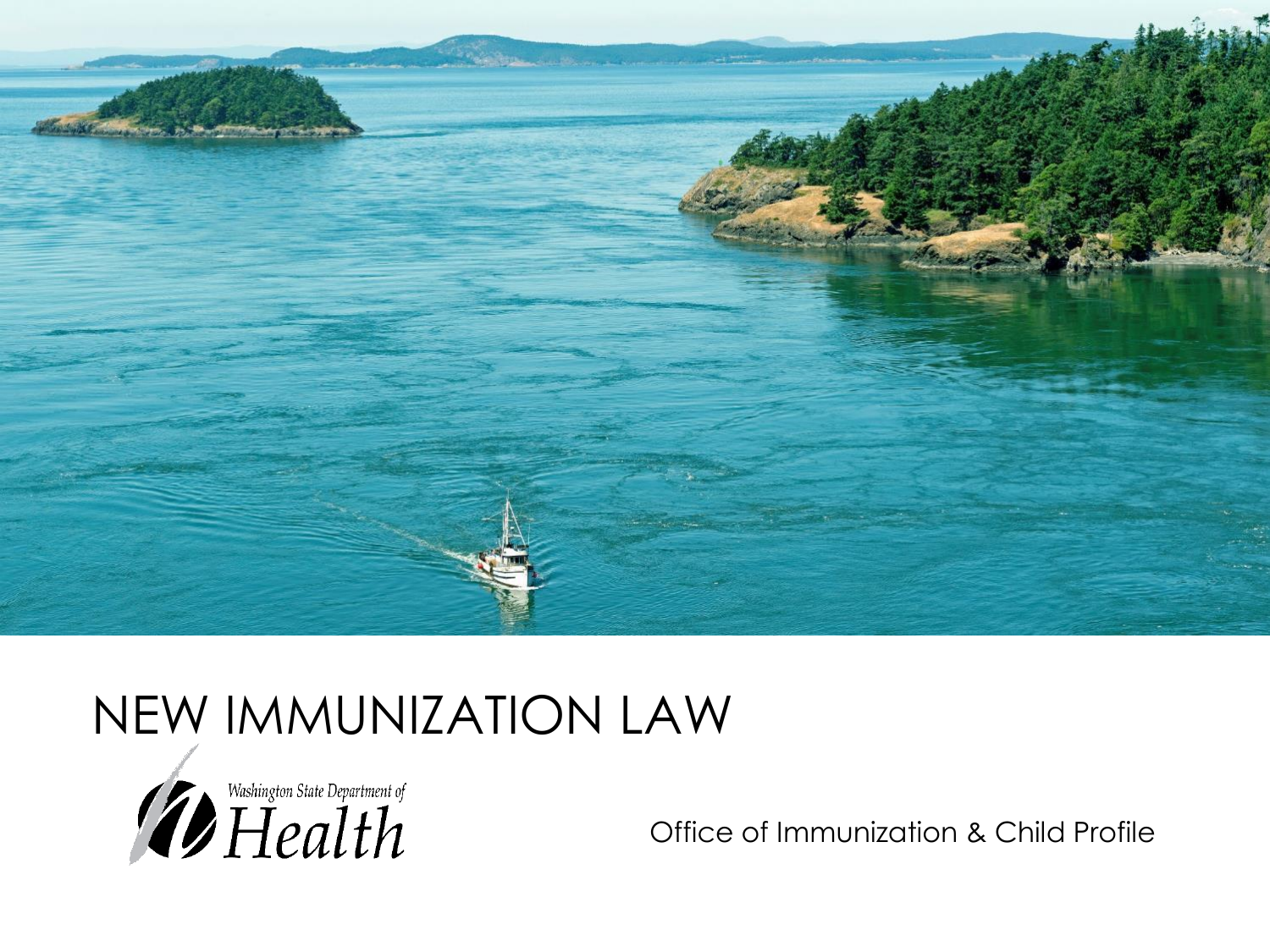### Today's Presentation

- **Provide updates on new school and child care** immunization requirements in the new law
- **I** Identify immunization exemptions allowed in Washington
- Review what the health care practitioner's role in the exemption process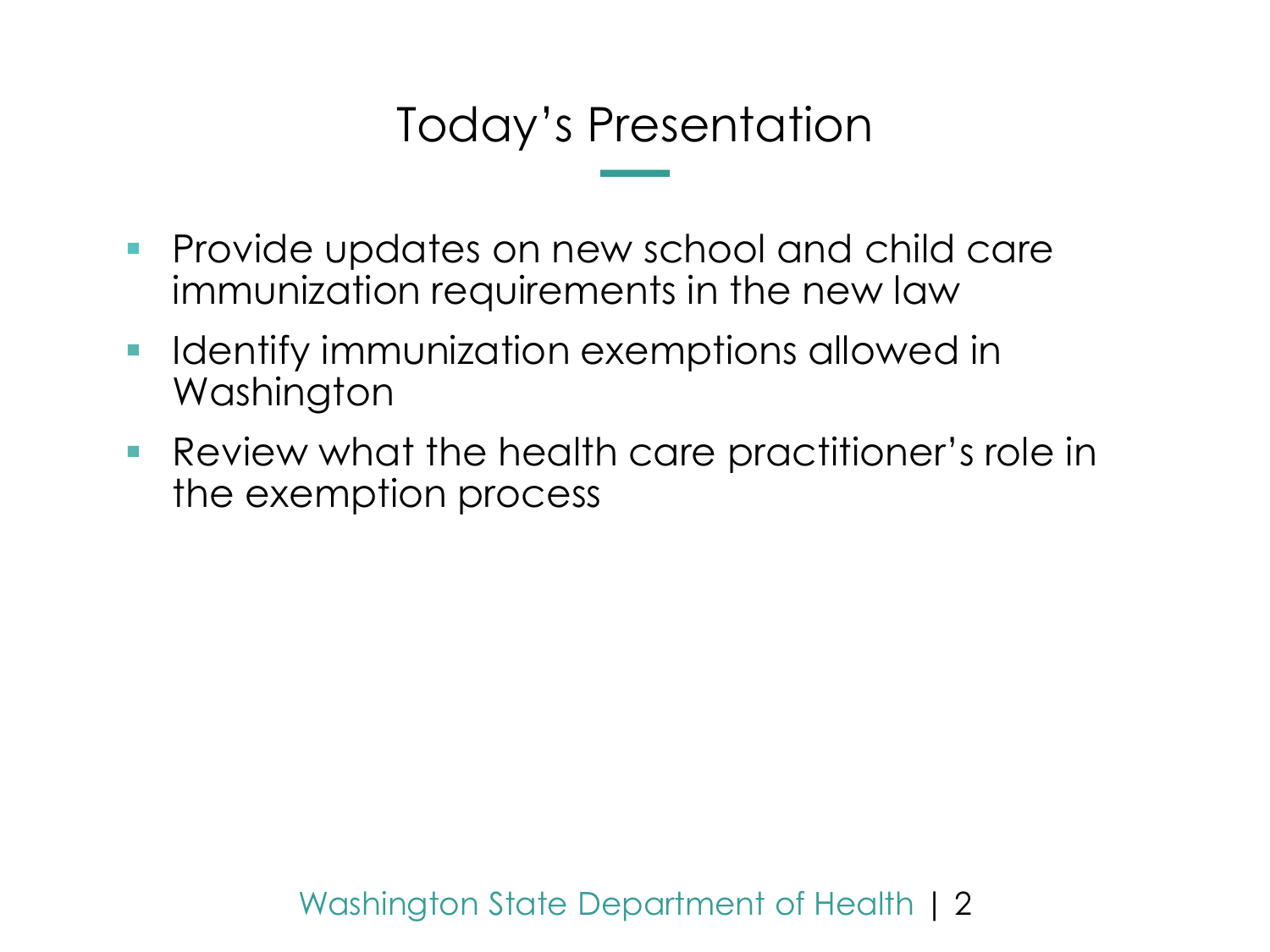### Section 1

# ENGROSSED HOUSE BILL 1638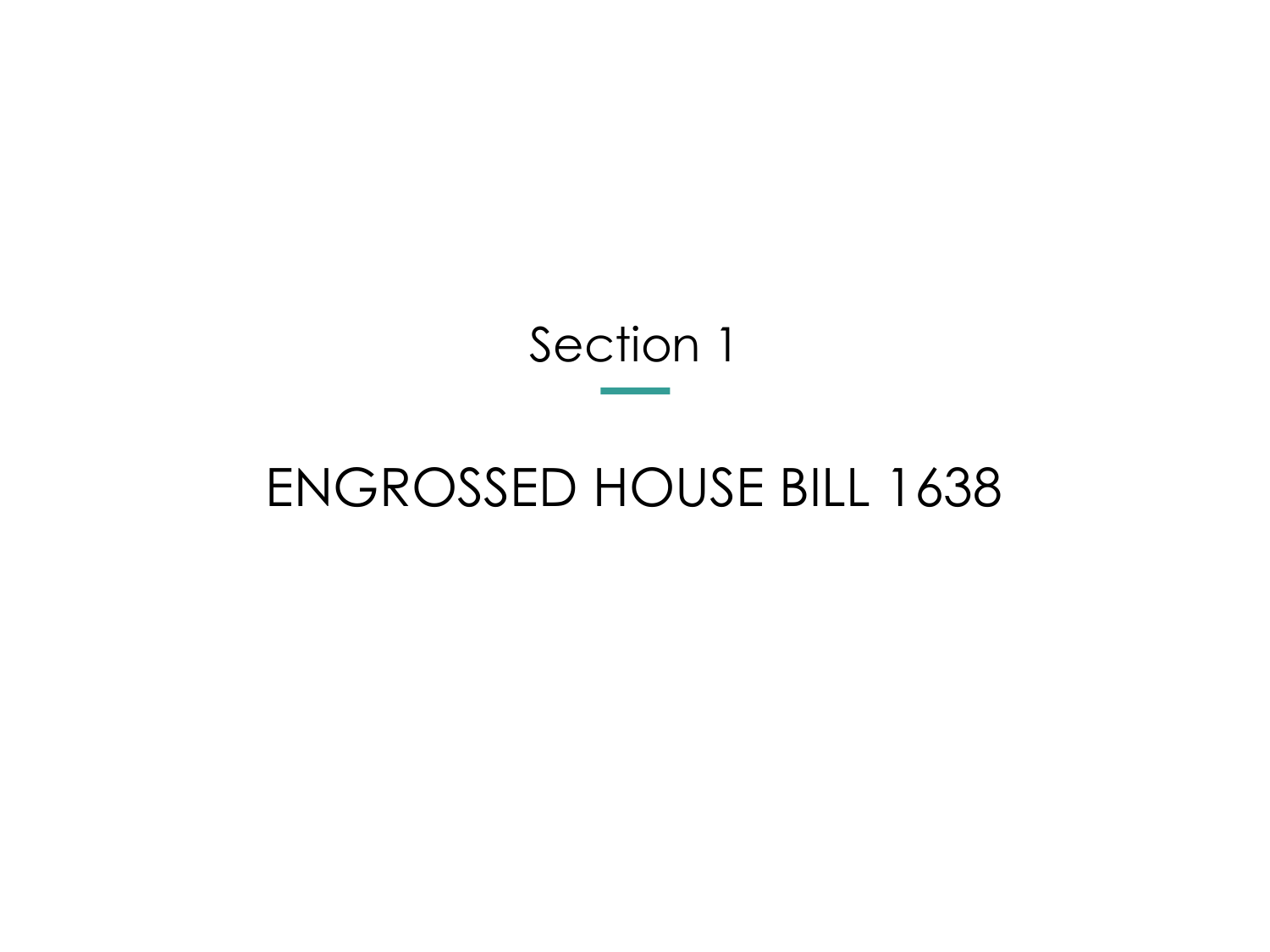New Immunization Law

Children in licensed child cares and schools (public and private):

- **Removed option for personal and philosophical** exemptions for measles, mumps, and rubella (MMR) vaccine
- **No change to** 
	- Religious, religious membership, or medical exemptions
	- **Titer testing in lieu of immunization**
- **Effective July 28, 2019**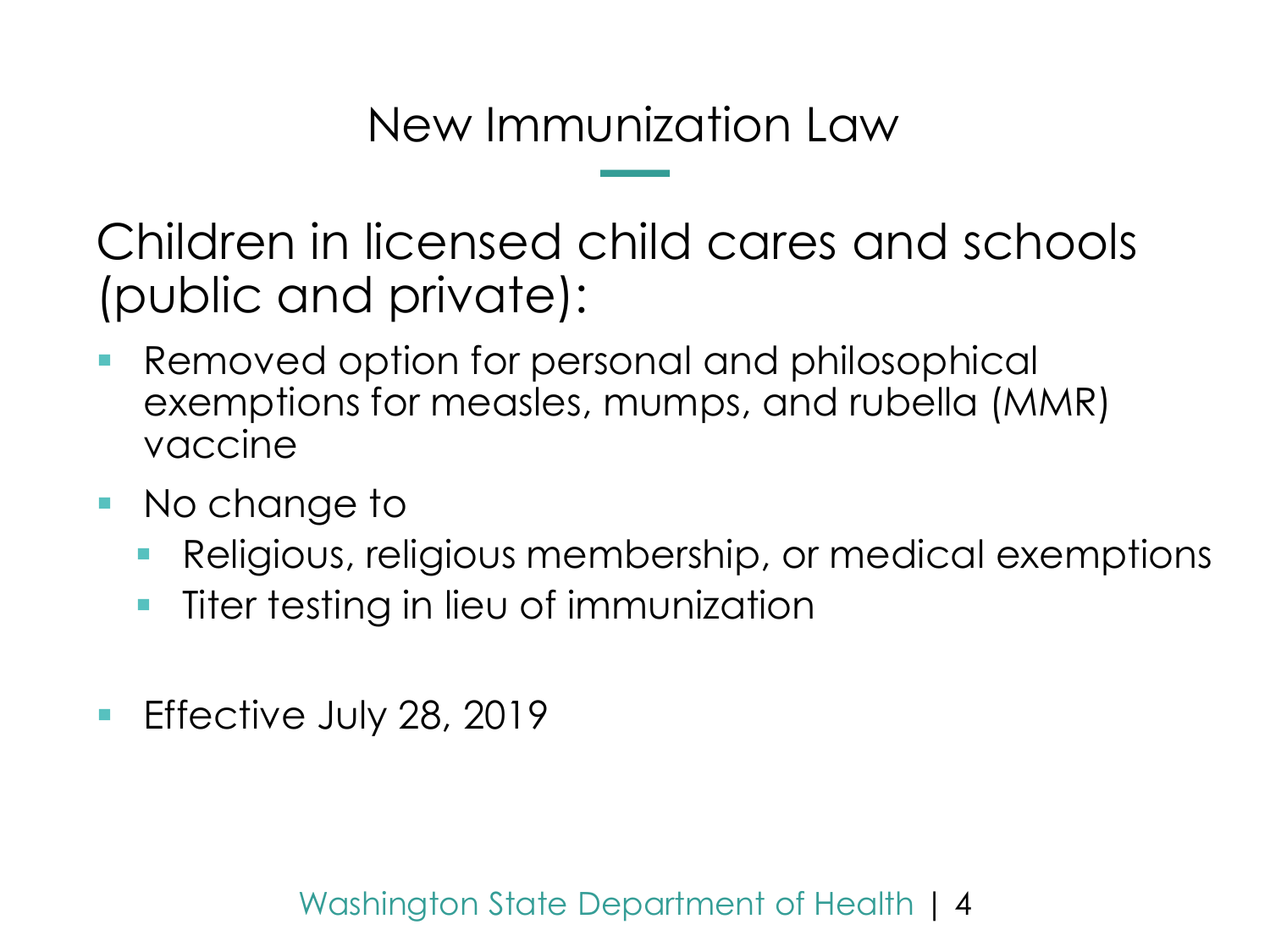New Immunization Law

Employee & Volunteer Requirement:

- All licensed child care centers including ECEAP (Early Childhood Education & Assistance Program) and Head **Start**
- **Employees and volunteers at child care centers must** provide proof of MMR through one of the following:
	- Documentation of immunization
	- Proof of measles immunity with laboratory titer testing
	- **Documentation of medical exemption**

Information about the new law and FAQs:

[www.doh.wa.gov/mmrexemption](http://www.doh.wa.gov/mmrexemption).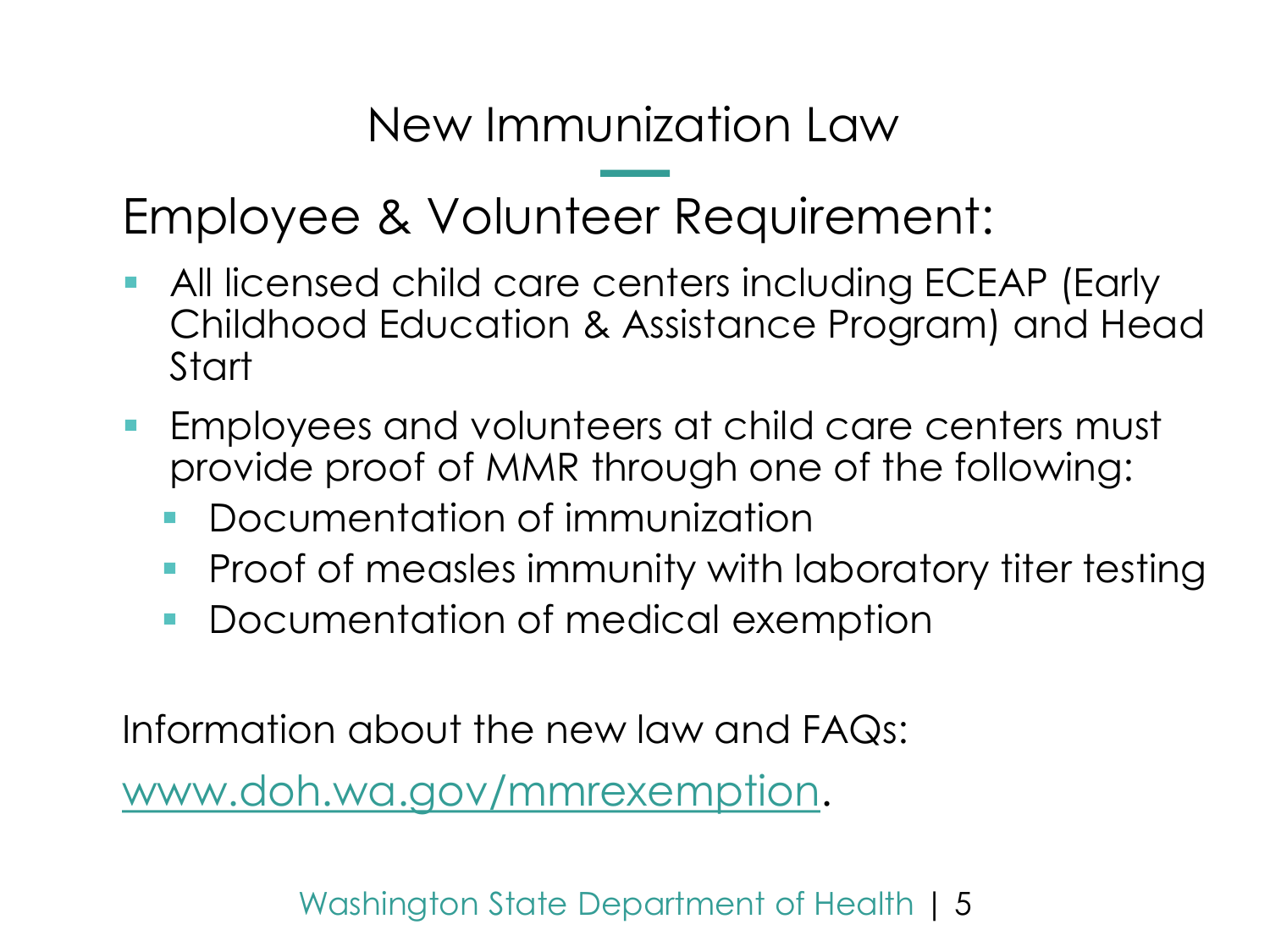## Types of Exemptions

- Personal and philosophical exemption (not allowed for MMR vaccine)
- **Religious**
- **Religious membership**
- **Medical**
- **Effective July 22, 2011, education must be provided** by a healthcare practitioner

[RCW28A.210.090](https://app.leg.wa.gov/RCW/default.aspx?cite=28A.210.090)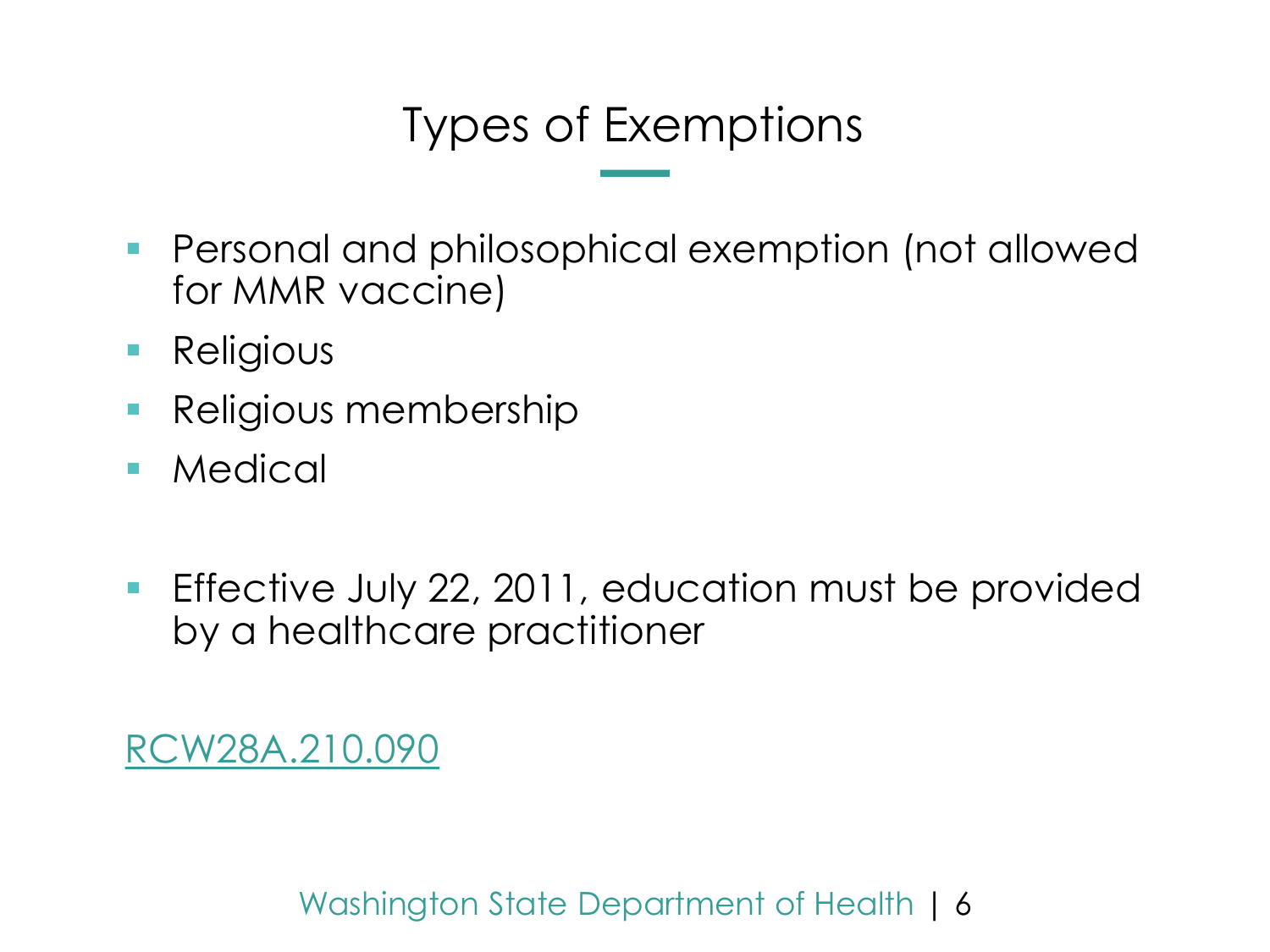### Religious Exemptions

**•** Religious: There is no requirement to validate or prove a religious exemption

 Religious Membership: *"…used when religious beliefs or teachings of the church preclude a health care practitioner from providing medical treatment to the child"*

[RCW 28A.210.090](https://app.leg.wa.gov/RCW/default.aspx?cite=28A.210.090)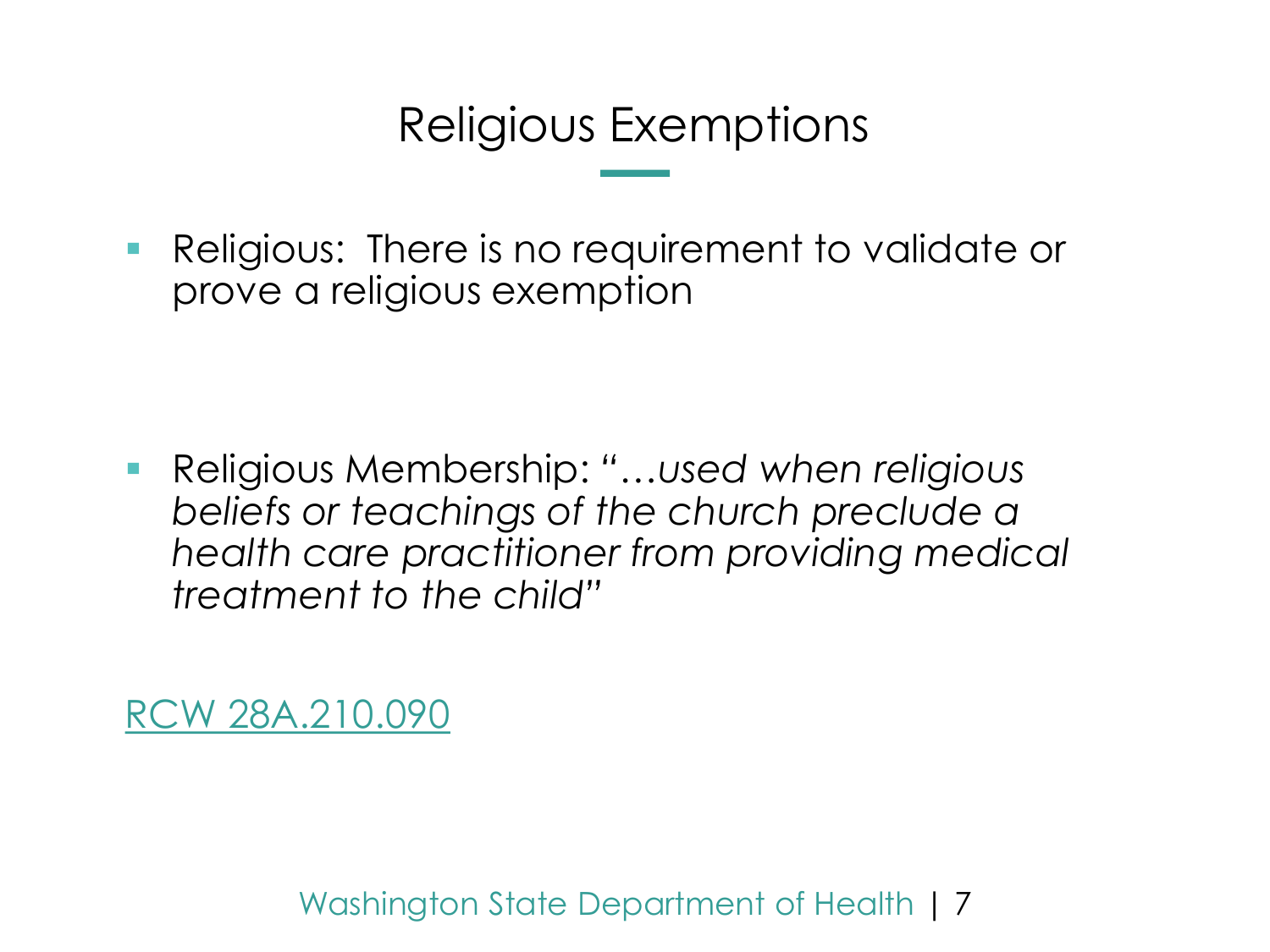### Who is Allowed to Sign?

- **Physician licensed under** chapter [18.71](http://app.leg.wa.gov/RCW/default.aspx?cite=18.71) or [18.57](http://app.leg.wa.gov/RCW/default.aspx?cite=18.57) RCW
- **Naturopath licensed** under chapter [18.36A](http://app.leg.wa.gov/RCW/default.aspx?cite=18.36A) RCW
- **Physician Assistant** licensed under chapter [18.71A](http://app.leg.wa.gov/RCW/default.aspx?cite=18.71A) or [18.57A](http://app.leg.wa.gov/RCW/default.aspx?cite=18.57A) RCW
- **Advanced registered** nurse practitioner licensed under chapter [18.79](http://app.leg.wa.gov/RCW/default.aspx?cite=18.79) RCW

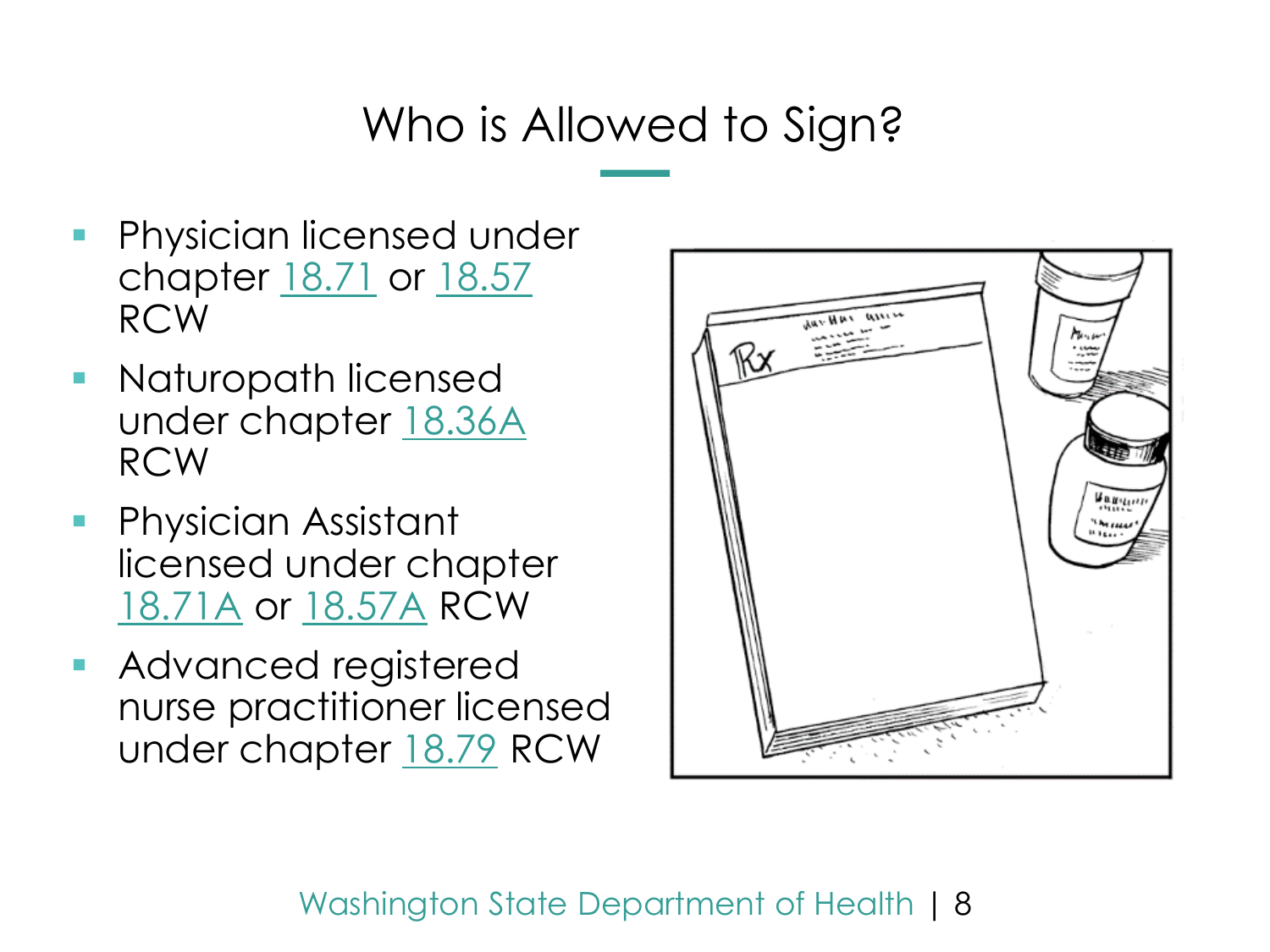

Child's Last Name:

 $\square$  Diphtheria

 $\square$  Diphtheria

 $\square$  Polio

 $\square$  Measles

**Di** polio

result in serious illness, disability, or death.

**RELIGIOUS EXEMPTION** 

Parent/Guardian Declaration

Parent/Guardian Name (print)

information on this form is complete and correct.

**Health Care Practitioner Declaration** 

Licensed Health Care Practitioner Name (print)

**Religious Membership Exemption** 

Name of church or religion of which you are a member:

OMD OND ODO OARNP OPA

professionals such as doctors and nurses. Parent/Guardian Declaration

this form is complete and correct.

Parent/Guardian Name (print)

am a qualified MD, ND, DO, ARNP, or PA licensed in Washington State.

Personal/Philosophical or Religious Exemption

PERSONAL/PHILOSOPHICAL EXEMPTION\*

### **Certificate of Exemption-Personal/Religious**

NOTICE: A parent or guardian may exempt their child from the vaccinations listed below by submitting this completed form to the

child's school and/or child care. A person who has been exempted from a vaccination is considered at risk for the disease or diseases for

which the vaccination offers protection. An exempted child/student may be excluded from school or child care settings and activities during

an outbreak of the disease that they have not been fully vaccinated against. Vaccine preventable diseases still exist, and can spread quickly

 $\square$  Hib

 $\Pi$  Hib

One or more of the required vaccines are in conflict with my personal, philosophical, or religious beliefs. I have discussed the benefits and risks of immunizations with the health care practitioner (signed below). I have been told if an outbreak of vaccine-preventable disease occurs for which my child is exempted, my child may be excluded from their school or child care for the duration of the outbreak. The

have discussed the benefits and risks of immunizations with the parent/legal guardian as a condition for exempting their child. I certify I

Complete this section ONLY if you belong to a church or religion that objects to the use of medical treatment. Use the section above if you have a religious objection to vaccinations but the beliefs or teachings of your church or religion allow for your child to be treated by medical

I am the parent or legal guardian of the above-named child. I affirm I am a member of a church or religion whose teaching does not allow health care practitioners to give medical treatment to my child. I have been told if an outbreak of vaccine-preventable disease occurs for which my child is exempted, my child may be excluded from their school or child care for the duration of the outbreak. The information on

**Washington License #** 

 $\square$  Tetanus

 $\square$  Rubella

Parent/Guardian Signature

Licensed Health Care Practitioner Signature

Parent/Guardian Signature

 $\square$  Tetanus

in school and child care settings. Immunizations are one of the best ways to protect people from getting and spreading diseases that may

am exempting my child from the requirement my child be vaccinated against the following disease(s) to attend school or child care.

**First Name:** 

(Select an exemption type and the vaccinations you wish to exempt your child from):

 $\square$  Hepatitis B

**IT Henatitic R** 

 $\square$  Mumps

□ Pertussis (whooping cough)

\*Measles, mumps, or rubella may not be exempted for personal/philosophical reasons per state law

□ Pertussis (whooping cough)

For School, Child Care, and Preschool Immunization Requirements

Middle Initial:



Birthdate (mm/dd/vvvv):

D Pneumococcal

**El Pneumococcal** 

 $\square$  Varicella (chickenpox)

□ Varicella (chickenpox)

Date

Date



Certificate of Exemption—Medical<br>For School, Child Care, and Preschool Immunization Requirements

**Child's Last Name: First Name:**  **Middle Initial:** 

**Birthdate (mm/dd/vvvv)** 

NOTICE: This form may be used to exempt a child from the requirement of vaccination when a health care practitioner has determined specific vaccination is not advisable for the child for medical reasons. This form must be completed by a health care practitioner and signed by the parent/guardian. An exempted child/student may be excluded from school or child care during an outbreak of the disease they have not been fully vaccinated against. Vaccine preventable diseases still exist, and can spread quickly in school and child care settings.

#### **Medical Exemption**

A health care practitioner may grant a medical exemption to a vaccine required by rule of the Washington State Board of Health only if in his or her judgment, the vaccine is not advisable for the child. When it is determined that this particular vaccine is no longer contraindicated, the child will be required to have the vaccine (RCW 28A,210,090). Providers can find guidance on medical exemptions by reviewing Advisory Committee on Immunization Practices (ACIP) recommendations via the Centers for Disease Control and Prevention publication, "Guide to Vaccine Contraindications and Precautions," or the manufacturer's package insert. The ACIP guide can be found at:

www.cdc.gov/vaccines/hcp/acip-recs/general-recs/contraindications.html

Please indicate which vaccine antigen(s) the medical exemption is referring to. If the patient is not exempt from certain antigen(s), mark "not exempt.":

| <b>Disease</b>     | <b>Not Exempt</b> | <b>Permanent Exempt</b> | <b>Temporary Exempt</b> | <b>Expiration Date for Temporary Medical</b> |
|--------------------|-------------------|-------------------------|-------------------------|----------------------------------------------|
| Diphtheria         | о                 | о                       | о                       |                                              |
| <b>Hepatitis B</b> | о                 | о                       | о                       |                                              |
| Hib                | o                 | о                       | o                       |                                              |
| <b>Measles</b>     | O                 | О                       | O                       |                                              |
| <b>Mumps</b>       | o                 | о                       | o                       |                                              |
| Pertussis          | o                 | o                       | o                       |                                              |
| Pneumococcal       | o                 | о                       | o                       |                                              |
| Polio              | о                 | о                       | о                       |                                              |
| Rubella            | o                 | o                       | O                       |                                              |
| Tetanus            | о                 | о                       | o                       |                                              |
| Varicella          | o                 | о                       | o                       |                                              |

#### **Health Care Practitioner Declaration**

I declare that vaccination for the disease/s checked above is not advisable for this child. I have discussed the benefits and risks of immunizations with the parent/legal guardian as a condition for exempting their child. I certify I am a qualified MD, ND, DO, ARNP or PA licensed in Washington State, and the information provided on this form is complete and correct.

| Licensed Health Care Practitioner Name (print)                     | <b>Licensed Health Care Practitioner Signature</b>                                                                                                                                                                                                                                                                                                                                       | Date |  |  |  |  |  |  |  |
|--------------------------------------------------------------------|------------------------------------------------------------------------------------------------------------------------------------------------------------------------------------------------------------------------------------------------------------------------------------------------------------------------------------------------------------------------------------------|------|--|--|--|--|--|--|--|
| $\square$ MD $\square$ ND $\square$ DO $\square$ ARNP $\square$ PA | Washington License #                                                                                                                                                                                                                                                                                                                                                                     |      |  |  |  |  |  |  |  |
| <b>Parent/Guardian Declaration</b>                                 | I have discussed the benefits and risks of immunizations with the health care practitioner granting this medical exemption. I have been<br>told if an outbreak of vaccine-preventable disease occurs for which my child is exempted, my child may be excluded from their school or<br>child care for the duration of the outbreak. The information on this form is complete and correct. |      |  |  |  |  |  |  |  |
| Parent/Guardian Name (print)                                       | Parent/Guardian Signature                                                                                                                                                                                                                                                                                                                                                                | Date |  |  |  |  |  |  |  |

If you have a disability and need this form in a different format please call 1-800-525-0127 (TDD/TTY Call 711).

DOH-348-106 May 2019

If you have a disability and need this form in a different format please call 1-800-525-0127 (TDD/TTY Call 711).

DOH-348-106 May 2019

Date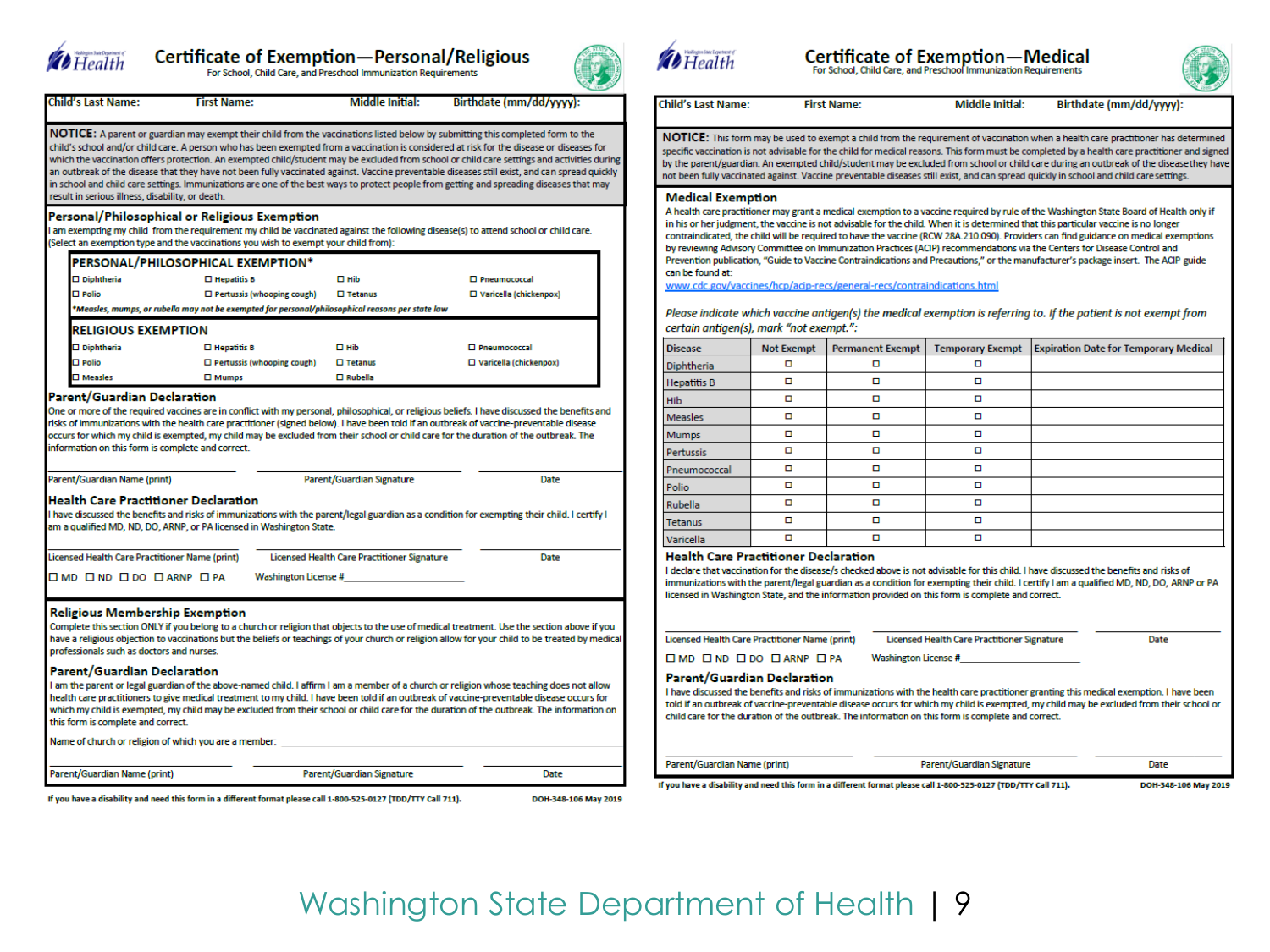| PERSONAL/PHILOSOPHICAL EXEMPTION*                                                                                   |                       |                                   |                                             |                                                                                                                                                                                                                                                                                                                                                                                                                                   |  |  |
|---------------------------------------------------------------------------------------------------------------------|-----------------------|-----------------------------------|---------------------------------------------|-----------------------------------------------------------------------------------------------------------------------------------------------------------------------------------------------------------------------------------------------------------------------------------------------------------------------------------------------------------------------------------------------------------------------------------|--|--|
| $\square$ Diphtheria                                                                                                | $\square$ Hepatitis B |                                   | $\Box$ Hib                                  | □ Pneumococcal                                                                                                                                                                                                                                                                                                                                                                                                                    |  |  |
| $\square$ Polio                                                                                                     |                       | $\Box$ Pertussis (whooping cough) | $\Box$ Tetanus                              | □ Varicella (chickenpox)                                                                                                                                                                                                                                                                                                                                                                                                          |  |  |
| Measles, mumps, or rubella may not be exempted for personal/philosophical reasons per state law **                  |                       |                                   |                                             |                                                                                                                                                                                                                                                                                                                                                                                                                                   |  |  |
| <b>RELIGIOUS EXEMPTION</b>                                                                                          |                       |                                   |                                             |                                                                                                                                                                                                                                                                                                                                                                                                                                   |  |  |
| $\square$ Diphtheria                                                                                                | $\Box$ Hepatitis B    |                                   | $\Box$ Hib                                  | $\Box$ Pneumococcal                                                                                                                                                                                                                                                                                                                                                                                                               |  |  |
| $\square$ Polio                                                                                                     |                       | $\Box$ Pertussis (whooping cough) | $\square$ Tetanus                           | $\square$ Varicella (chickenpox)                                                                                                                                                                                                                                                                                                                                                                                                  |  |  |
| $\square$ Measles                                                                                                   | $\square$ Mumps       |                                   | $\square$ Rubella                           |                                                                                                                                                                                                                                                                                                                                                                                                                                   |  |  |
| <b>Parent/Guardian Declaration</b>                                                                                  |                       |                                   |                                             | One or more of the required vaccines are in conflict with my personal, philosophical, or religious beliefs. I have discussed the benefits and<br>risks of immunizations with the health care practitioner (signed below). I have been told if an outbreak of vaccine-preventable disease<br>occurs for which my child is exempted, my child may be excluded from their school or child care for the duration of the outbreak. The |  |  |
| information on this form is complete and correct.                                                                   |                       |                                   |                                             |                                                                                                                                                                                                                                                                                                                                                                                                                                   |  |  |
| Parent/Guardian Name (print)                                                                                        |                       |                                   | Parent/Guardian Signature                   | Date                                                                                                                                                                                                                                                                                                                                                                                                                              |  |  |
| <b>Health Care Practitioner Declaration</b><br>am a qualified MD, ND, DO, ARNP, or PA licensed in Washington State. |                       |                                   |                                             | I have discussed the benefits and risks of immunizations with the parent/legal guardian as a condition for exempting their child. I certify I                                                                                                                                                                                                                                                                                     |  |  |
|                                                                                                                     |                       |                                   |                                             |                                                                                                                                                                                                                                                                                                                                                                                                                                   |  |  |
| Licensed Health Care Practitioner Name (print)                                                                      |                       |                                   | Licensed Health Care Practitioner Signature | Date                                                                                                                                                                                                                                                                                                                                                                                                                              |  |  |

### Personal or Religious Exemption

- Use for parent-requested exemptions or alternate schedules
- **Needs parent and healthcare practitioner signatures**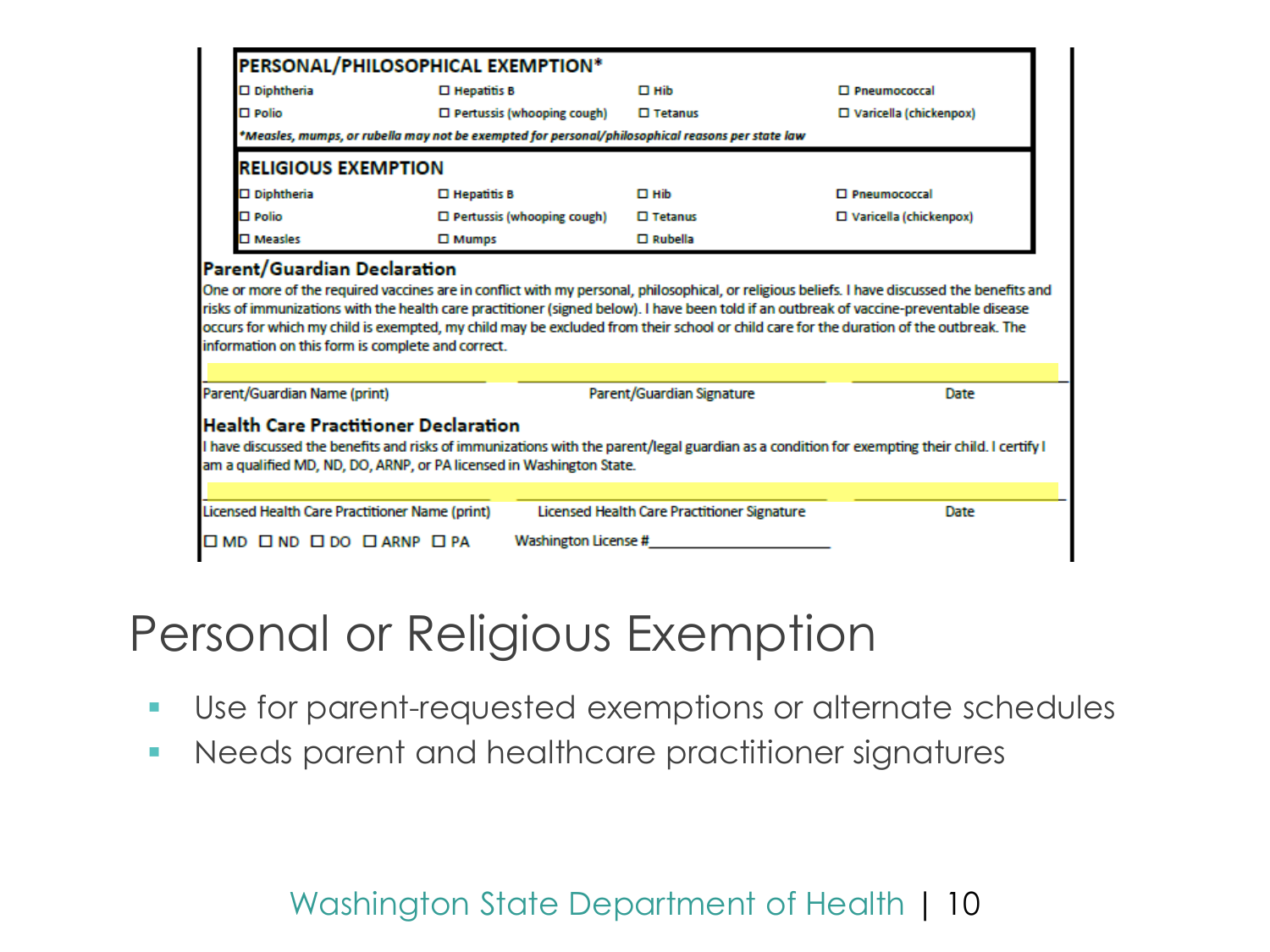What Does the Practitioner Signature Mean?

- **The signature is the health care practitioner's** attestation stating that he or she "*provided the signator with information about the benefits and risks of immunization to the child."*
- **Clinician and school staff have no role in** assessing parents' religious beliefs

[RCW28A.210.090](https://app.leg.wa.gov/RCW/default.aspx?cite=28A.210.090)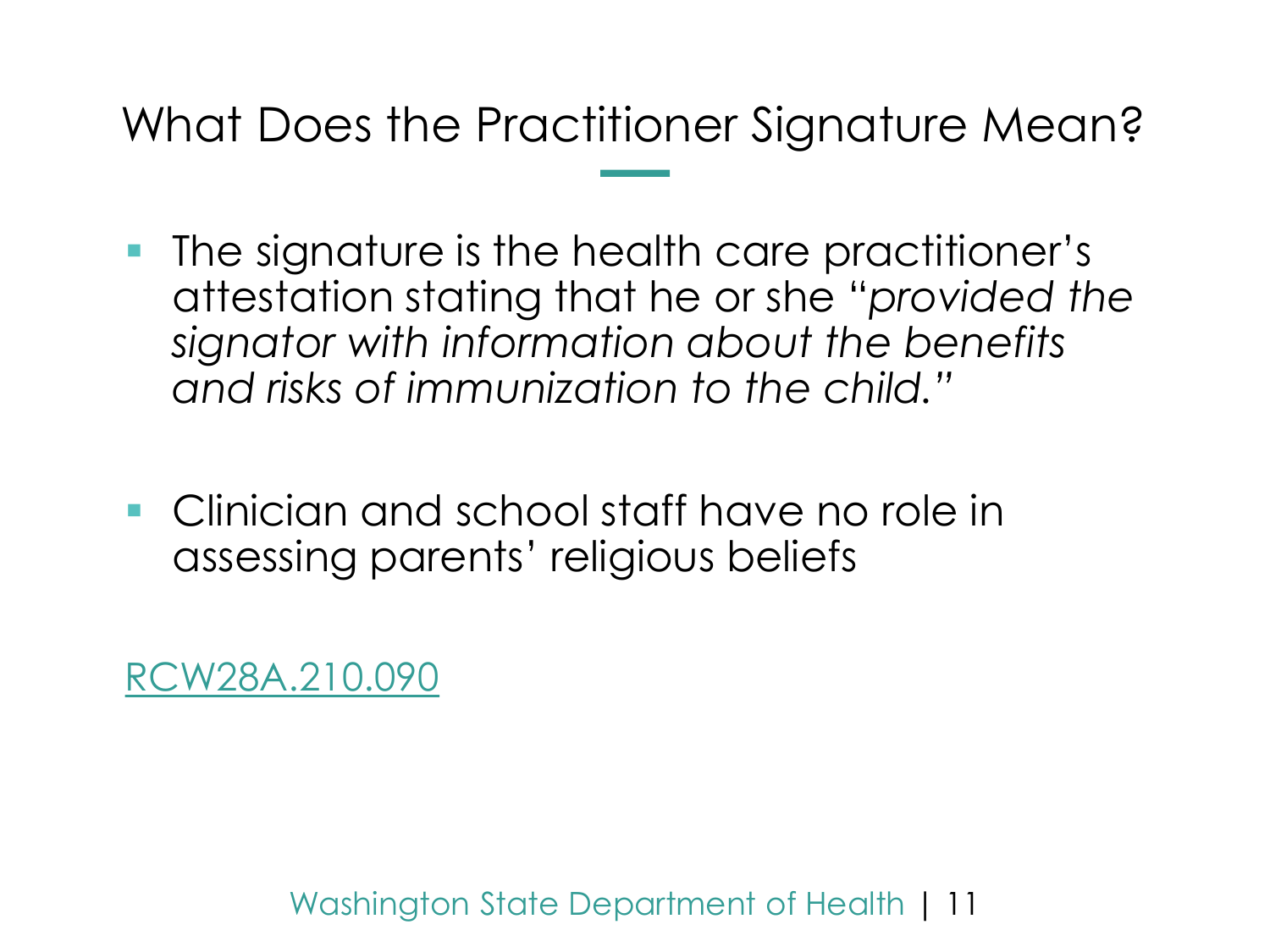### Religious Membership Exemption

- To be used when the parent/guardian affirms *membership in a church or religious body that does not allow* their child to get medical treatment by a healthcare practitioner
	- No healthcare practitioner signature required
	- If the parent or guardian takes their child to see a health care practitioner for things like well-child, illness, and injury care they should not use this exemption.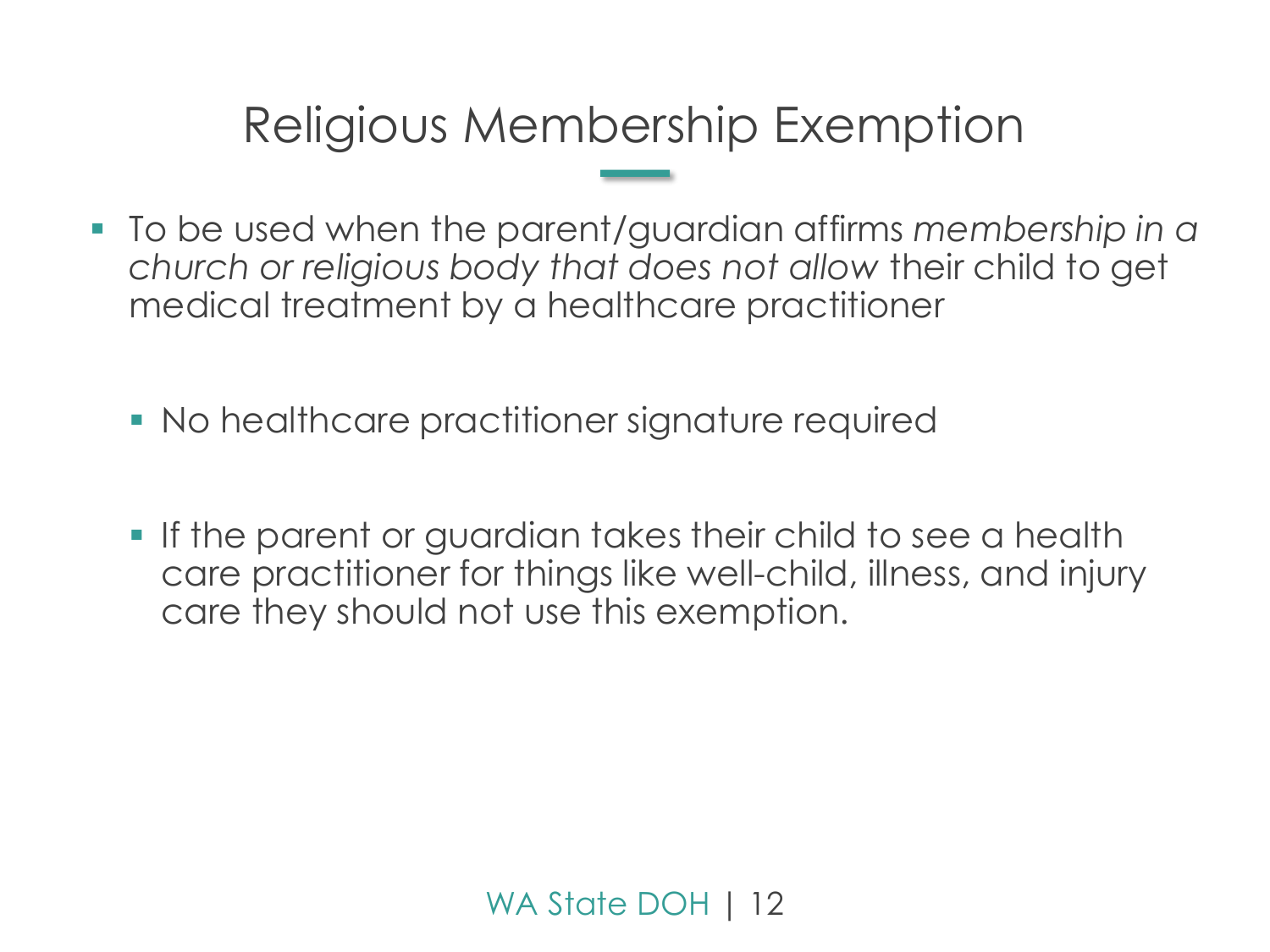### Medical Exemption

- **Contraindications to vaccines can be found:** 
	- **Recommendations of the Advisory Committee on** [Immunization Practices: www.cdc.gov/vaccines/recs/vac](http://www.cdc.gov/vaccines/recs/vac-admin/contraindications.htm)admin/contraindications.htm
	- Vaccine manufacturer's package insert
- **Permanent or Temporary** 
	- Both require healthcare practitioner and parent/guardian signatures
	- When a temporary exemption ends the child has 30 days to get the vaccine or another exemption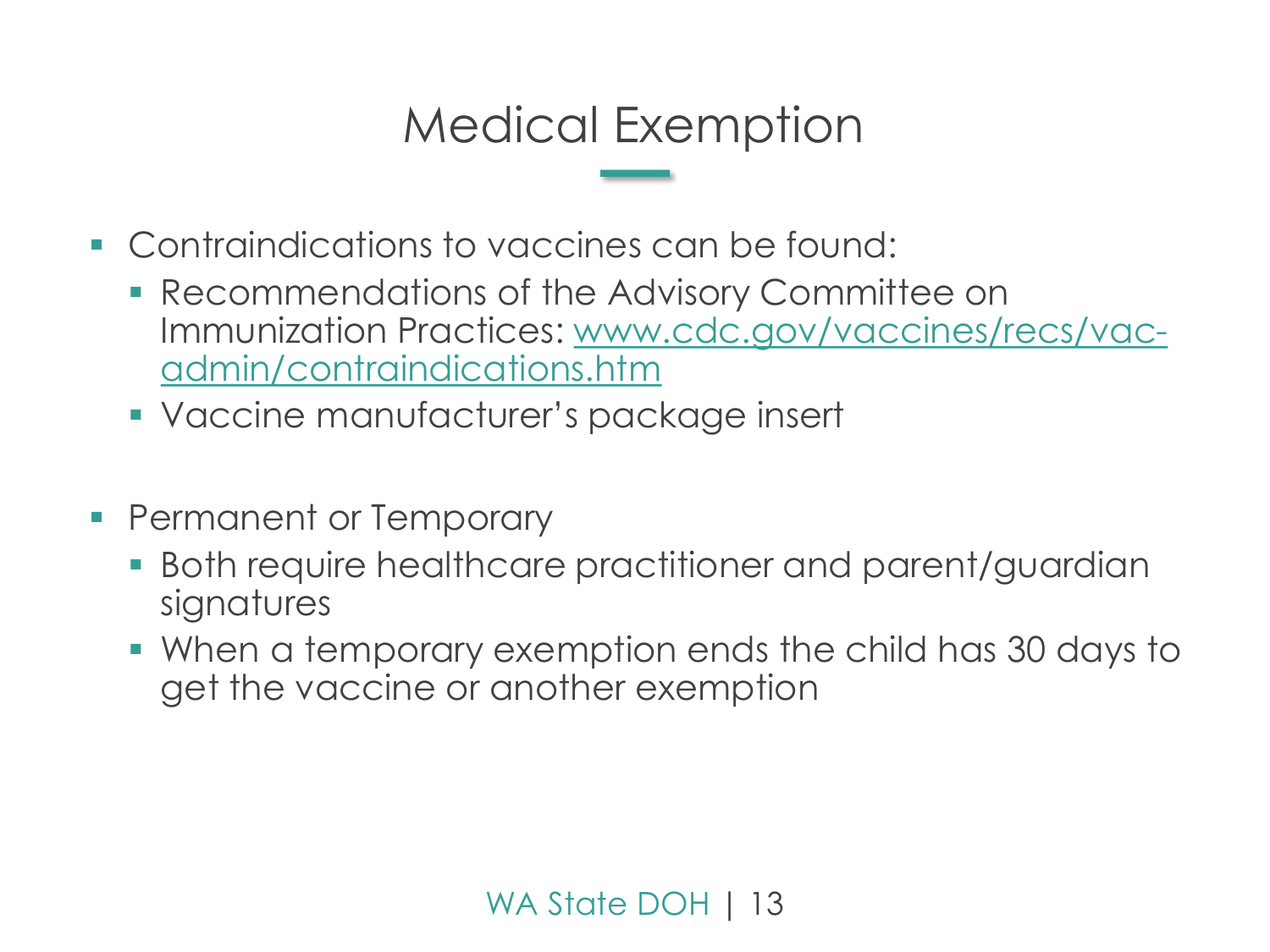# Clinicians' Role in Medical Exemptions…

- Determine if the child has a contraindication or precaution
- Condition temporary or permanent;
	- **If temporary, write in date when exemption expires**
- **The healthcare practitioner's signature attests to their** having concluded that the vaccine(s) is not advisable for this child.
- **If the practitioner concludes that the child could receive** the vaccine, they should not sign granting a medical exemption.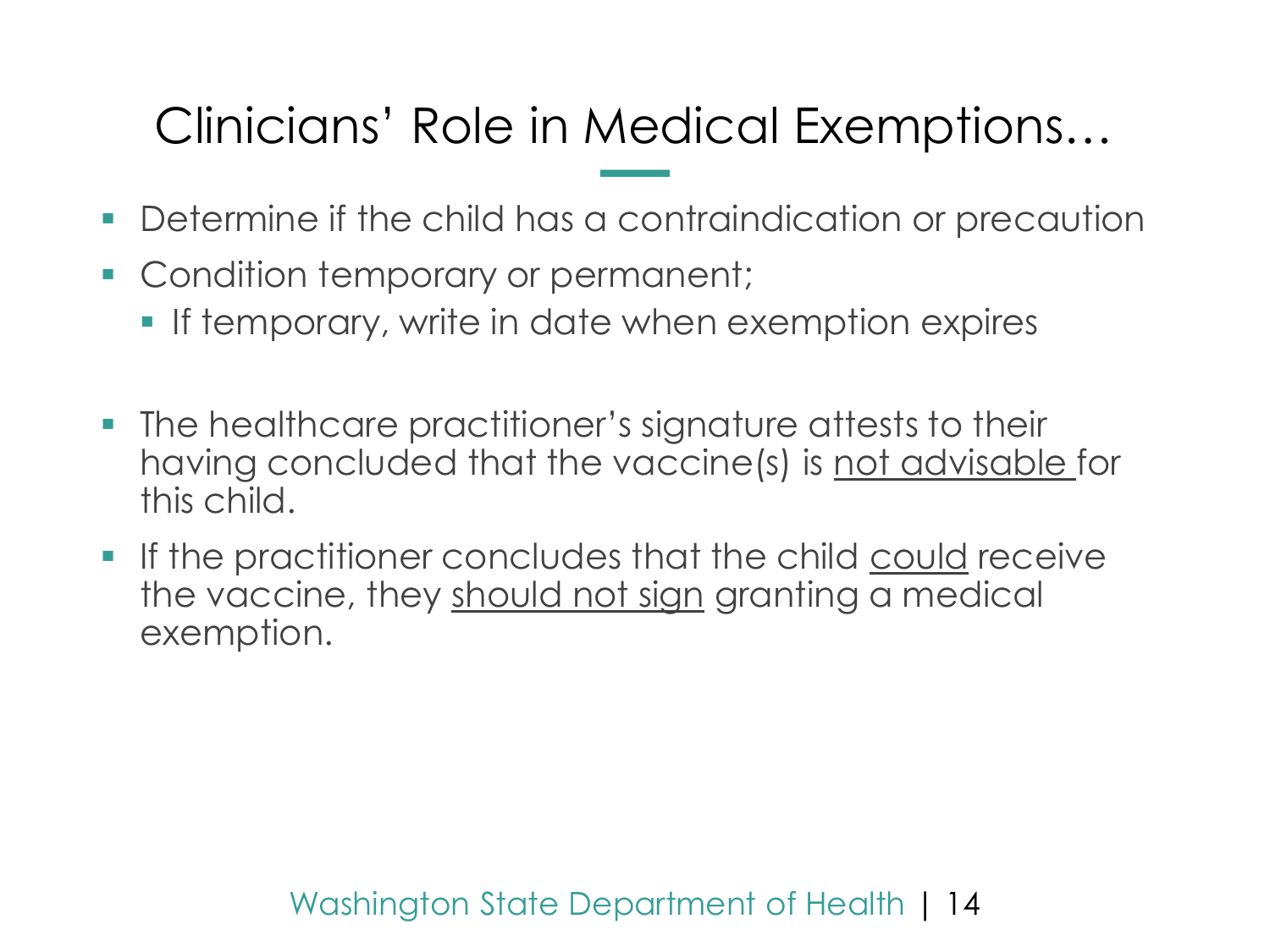| <b>Disease</b>     | <b>Not Exempt</b> | <b>Permanent Exempt</b> | <b>Temporary Exempt</b> | <b>Expiration Date for Temporary Medical</b> |
|--------------------|-------------------|-------------------------|-------------------------|----------------------------------------------|
| Diphtheria         | О                 | О                       | о                       |                                              |
| <b>Hepatitis B</b> | О                 | О                       | О                       |                                              |
| Hib                | О                 | О                       | О                       |                                              |
| <b>Measles</b>     | О                 | О                       | О                       |                                              |
| <b>Mumps</b>       | □                 | О                       | О                       |                                              |
| Pertussis          | О                 | О                       | □                       |                                              |
| Pneumococcal       | О                 | О                       | О                       |                                              |
| Polio              | О                 | О                       | О                       |                                              |
| Rubella            | О                 | О                       | О                       |                                              |
| Tetanus            | О                 | О                       | О                       |                                              |
| Varicella          | О                 | О                       | О                       |                                              |

Please indicate which vaccine antigen(s) the medical exemption is referring to. If the patient is not exempt from certain antigen(s), mark "not exempt.":

- **Indicate for each disease vaccine antigen whether** the child is not exempt, permanently exempt or temporarily exempt
- **If temporarily exempt, write in the expiration date**